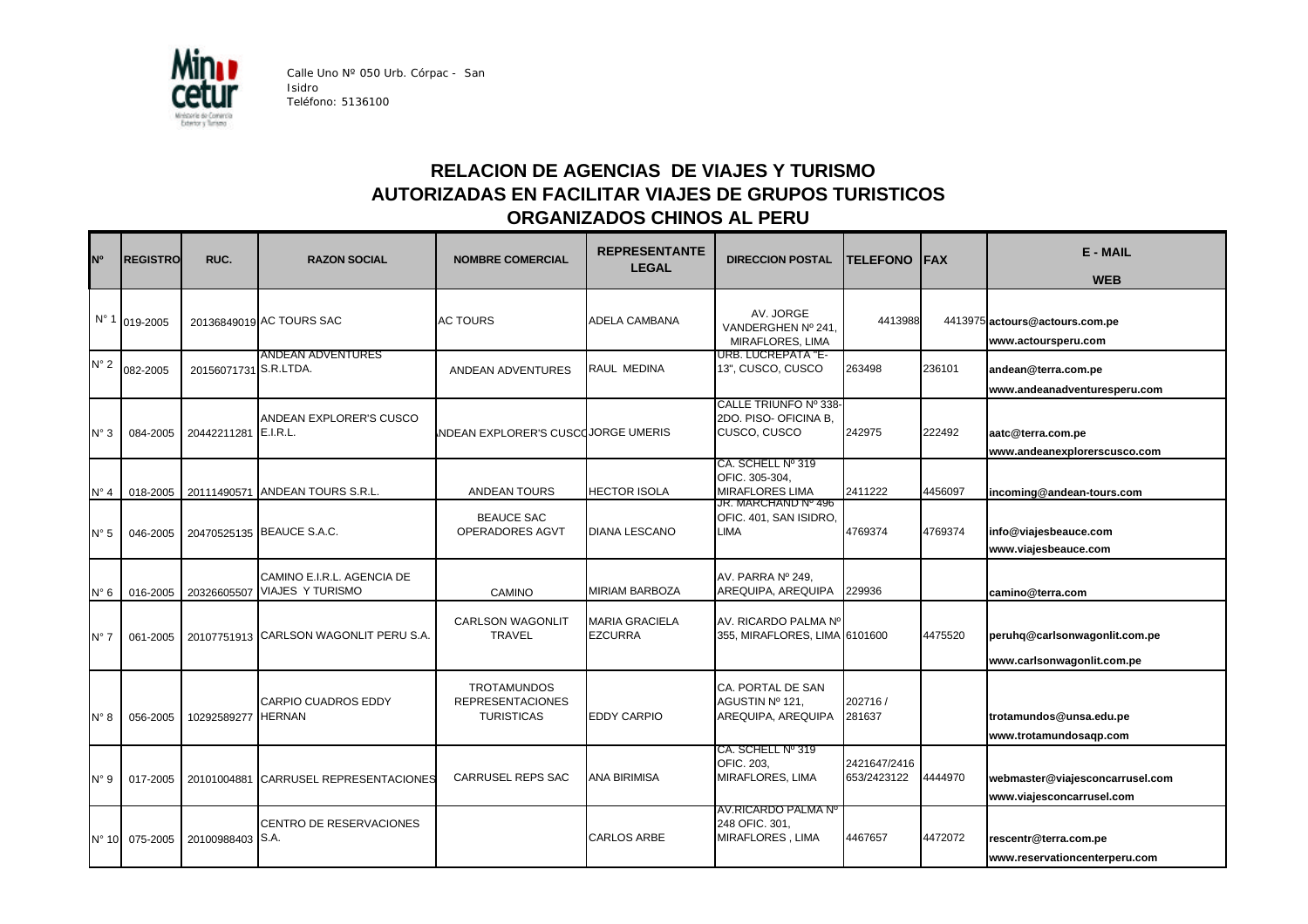|                |                            |                    |                                                    |                                                                   |                                                   | AV. EL PARQUE NORTE<br>Nº 480 OFIC. 21, SAN                          | 2241597/2241        |                     |                                                                    |
|----------------|----------------------------|--------------------|----------------------------------------------------|-------------------------------------------------------------------|---------------------------------------------------|----------------------------------------------------------------------|---------------------|---------------------|--------------------------------------------------------------------|
| $N^{\circ}$ 11 | 025-2005                   |                    | 20126356995 CH TOURS SA                            | CH TOURS                                                          | <b>CECILIA CAMINO</b>                             | <b>ISIDRO, LIMA</b>                                                  | 545                 | 2241545             | ceciliaholguin@chtours.com.pe                                      |
|                | N° 12 009-2005             | 20100973473 S.A.   | <b>COLTUR PERUANA DE TURISMO</b>                   | <b>COLTUR</b>                                                     | <b>MIGUEL VELASCO</b>                             | AV. JOSE PARDO Nº<br>138, MIRAFLORES, LIMA 2415551                   |                     | 4468073/446<br>9392 | peru@coltur.com.pe<br>www.coltur.com.pe                            |
|                |                            |                    |                                                    |                                                                   |                                                   | CA. ARMANDO                                                          |                     |                     |                                                                    |
| $N^{\circ}$ 13 | 057-2005                   | 20100140692        | <b>CONDOR TRAVEL S.A.</b>                          |                                                                   | <b>JOSE ROBLES</b>                                | BLONDET Nº 249, SAN<br><b>ISIDRO, LIMA</b>                           | 6153000             | 4420935             | incoming@condortravel.com                                          |
|                | N° 14 038-2005             | 20103945039        | CORPORACION HOTELERA DEL<br>AMAZONAS S.A.          | <b>AMAZON RIVER</b><br><b>EXPEDITIONS TOUR</b><br><b>OPERATOR</b> | <b>ADELA ACOSTA</b>                               | AV. LAS CAMELIAS Nº<br>511 OFIC. 402, SAN<br>ISIDRO, LIMA            | 4424515/4219<br>195 | 4424338             | sales@amazonriverexpeditions.com<br>www.amazonriverexpeditions.com |
|                | N° 15 044-2005             |                    | 20388307677 CUARZO TRAVEL SRL                      | <b>CUARZO TRAVEL SRL</b>                                          | <b>CARMEN RODRIGUEZ</b>                           | PASAJE LOS PINOS Nº<br>114 OFIC. 201,<br>MIRAFLORES, LIMA            | 2428230/4476<br>816 | 4444871             | cuarzo@reavelworld.com.pe<br>www.cuarzotravel.com.pe               |
|                | N° 16 071-2005             |                    | 20144836082 DANUTA TRAVEL S.A.C.                   | <b>DANUTA TRAVEL</b>                                              | <b>DANUTA MADEJ</b>                               | AV. ARAMBURU Nº 836<br>INT. E, URB.<br>LIMATAMBO,<br>SURQUILLO, LIMA | 4412824             | 4419405             | reservas@danutatravel.com<br>www.danutatravel.com                  |
|                | N° 17 010-2005             | 20100964997        | <b>DASATOUR SAC</b>                                | <b>DASATARIQ</b>                                                  | <b>MARIA ADRIANA</b><br><b>BECERRA</b>            | JR. FRANCISCO<br>BOLOGNESINº 510-514.<br>MIRAFLORES, LIMA            | 4477772             | 4470495             | touroperator@dasatariq.com<br>www.dasatarig.com                    |
|                | N° 18 004-2005             | 20100999430 S.A.C. | DOMIRUTH TRAVEL SERVICE                            | <b>DOMIRUTH</b>                                                   | <b>DORIS SAMANIEGO</b>                            | JR. RIO DE JANEIRO Nº<br>216, MIRAFLORES, LIMA 6106000               |                     |                     | g-general@domiruth.com.pe<br>www.domiruth.com.pe                   |
| $N^{\circ}$ 19 | 023-2005                   | 20498090002        | <b>EVANSS TOURS</b><br><b>INTERNACIONAL S.R.L.</b> | <b>EVANSS</b>                                                     | <b>CARMEN A. PORTUGAL</b>                         | CA. ALVAREZ THOMAS<br>Nº 504, AREQUIPA,<br><b>AREQUIPA</b>           | 227774              |                     | evanss-tours@hotmail.com                                           |
|                |                            |                    |                                                    |                                                                   |                                                   | CA. ARISTIDES ALJOVIN<br>Nº 484, MIRAFLORES,                         |                     | 4454686/242         |                                                                    |
| $N^{\circ}$ 20 | 020-2005                   | 20110044667        | <b>EXPLORANDES S.A.C.</b>                          | <b>EXPLORANDES</b>                                                | <b>VICTOR JESUS CELIS</b><br><b>MARCO ANTONIO</b> | <b>LIMA</b><br>AV. PARDO Nº 721,                                     | 4450532             | 3496                | www.explorandes.com                                                |
| $N^{\circ}$ 21 | 079-2005                   | 20277888077        | EXPORT TOUR E.I.R.LTDA.                            | <b>EXPORT TOUR</b>                                                | <b>OCHOA</b>                                      | CUSCO, CUSCO                                                         | 221641              |                     | veritas@exporttour.com<br>www.exporttour.com                       |
|                | N° 22 076-2005             |                    | 20502243846 ENJOY CORPORATIONS S.A.                | <b>ENJOY CORP</b>                                                 | <b>JOSE IGNACIO</b><br><b>UDAQUIOLA</b>           | CA. SCHELL Nº 343<br>OFIC. 604,<br>MIRAFLORES, LIMA                  | 4454599             |                     | jiu@enjoycorp.com<br>www.enjoyperu.com                             |
|                |                            |                    | 20502814002 FULL TURISMO SERVICE EIRL              | <b>FULL TURISMO</b>                                               | <b>WILMAN ALATA</b>                               | JR. HUALLAGA № 160<br>OFIC.201, LIMA, LIMA                           | 4281205             | 4281205             | fullturismo@terra.com                                              |
| $N^{\circ} 24$ | Nº 23 064-2005<br>055-2005 |                    | 20273066323 GIARDINO TOURS E.I.R.L.                | <b>GIARDINO TOURS</b>                                             | <b>LOURDES</b><br><b>PEREZWICHT</b>               | CA. JERUSALEN Nº 604<br>OFIC. A, AREQUIPA,<br><b>AREQUIPA</b>        | 231010              | 242761              | giardino@terra.com.pe<br>www.giardinotours.com                     |
|                |                            |                    | Nº 25 058-2005 20110052414 GLOBO TOURS S.A.        |                                                                   | <b>NILDA CATTER</b>                               | JR. BOLOGNESI Nº 570,<br>MIRAFLORES, LIMA                            | 2417530             |                     | globito@globotours.com                                             |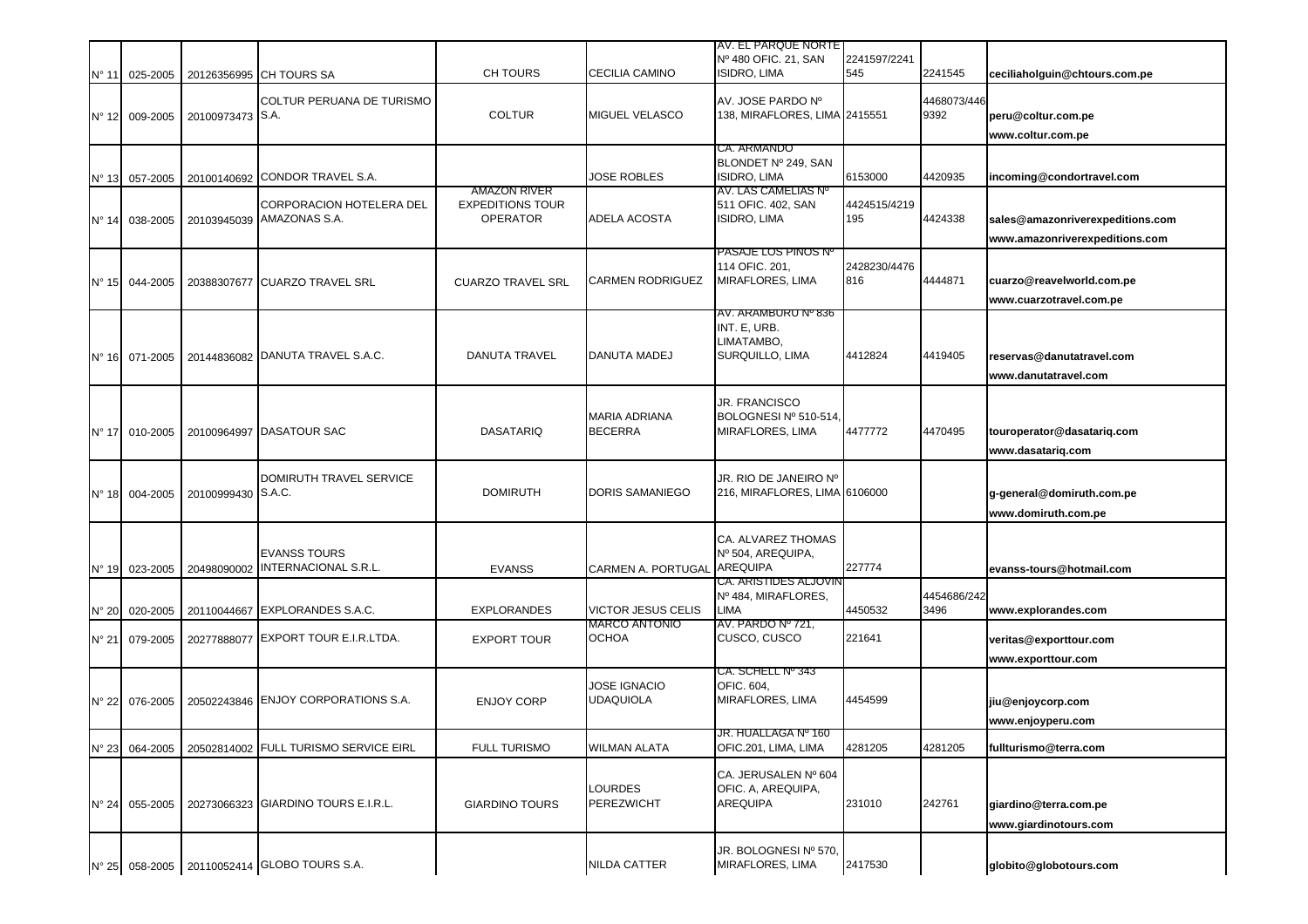|                |                |                       |                                                            |                                                |                           |                                                                            |                             |                     | www.globotours.com                                        |
|----------------|----------------|-----------------------|------------------------------------------------------------|------------------------------------------------|---------------------------|----------------------------------------------------------------------------|-----------------------------|---------------------|-----------------------------------------------------------|
| $N^{\circ} 26$ | 029-2005       |                       | 20416211257 HIGHLAND PERU TOURS SAC                        | <b>HIGHLAND PERU TOURS</b>                     | ROXANA SIU                | JR. ATAHUALPA Nº 197.<br>MIRAFLORES, LIMA                                  | 2426292                     | 2427189             | rsiu@highlandperutours.com<br>www.highlandperu.com        |
| $N^{\circ}$ 27 | 087-2005       |                       | <b>INTERNATIONAL BUSINESS</b><br>20347787010 TRAVEL S.A.C. | <b>INTERNATIONAL BUSINESS</b><br><b>TRAVEL</b> | <b>GISELLA DEL SOLAR</b>  | CA. LAS TRES MARIAS<br>Nº 363 OFIC. 6,<br>SURCO,LIMA                       | 4369475/4357<br>928/4376785 | 4364203             | inter.travel@terra.com.pe<br>www.ibtravelperu.com         |
| $N^{\circ} 28$ | 070-2005       |                       | 20463117528 INVERNIEZEN SRL                                | PERULINDO                                      | <b>GIANNINA NIEZEN</b>    | PASAJE MARTIR OLAYA<br>Nº 205, NIRAFLORES,<br>LIMA                         | 2429826                     |                     | gniezen@peru-lindo.com<br>www.peru-lindo.com              |
| $N^{\circ}$ 29 | 086-2005       |                       | 20292795948 KADI TOURS S.A.                                | <b>KADI TOURS</b>                              | <b>WILBERTO PESANTES</b>  | JR. MOQUEGUA № 126.<br>LIMA, LIMA                                          | 4278387                     |                     | kaditours@kaditours.com.pe<br>www.kaditours.com.pe        |
| $N^{\circ}$ 30 | 001-2005       |                       | 20100040043 LIMA TOURS S.A.                                | <b>LIMA TOURS</b>                              | CARLOS ALBERTO<br>ARRARTE | JR. DE LA UNION Nº<br>1040, LIMA, LIMA                                     | 6196900                     | 6196921             | postmast@limatours.com.pe<br>www.limatours.com.pe         |
| $N^{\circ}$ 31 | 069-2005       |                       | 20341239771 MANRI MARROKKO S.A.                            |                                                | ALBERTO MANRIQUE          | CA. CORBACHO Nº 122<br>OFIC.1,<br>AREQUIPA, AREQUIPA                       | 284126                      | 273433              | manrimarrokko@hotmail.com<br>www.manrimarrokko.com        |
| $N^{\circ}$ 32 | 013-2005       |                       | 20100776643 MICKEY TOUR E.I.R.L.                           | <b>MICKEY TOUR</b>                             | <b>MITSUYUKI TSUMURA</b>  | AV. JOSE GALVEZ<br>BARRENECHEA Nº 186,<br>URB. CORPAC, SAN<br>ISIDRO, LIMA | 2247633                     | 2248472             | mickeytour@amauta.rcp.net<br>www.mickeytourperu.com       |
| $N^{\circ}$ 33 | 039-2005       | 20450826287           | MUYUNA AMAZONG LODGE AND<br><b>EXPEDITIONTS S.A.C.</b>     | MUYUNA AMAZONG LODGE PERCY SANCHEZ             |                           | AV. PUTUMAYO Nº 163<br>FERNANDO LORES,<br><b>MAYNAS</b>                    | 242858                      |                     | amazonas@muyuna.com<br>www.muyuna.com                     |
| $N^{\circ}$ 34 | 005-2005       | 20110386894 S.A.      | PANORAMA VIAJES TURISMO                                    | PANORAMA VIAJES<br>TURISMO S.A.                | FRANCISCA PEÑA            | CA. BELLAVISTA Nº 210,<br>MIRAFLORES, LIMA                                 | 4444485                     | 4450910             | info@panorama-peru.com<br>www.panorama-peru.com           |
| $N^{\circ}$ 35 | 080-2005       | 20200987323 S.R.LTDA. | PERSONAL TRAVEL SERVICE                                    | PERSONAL TRAVEL SERVICE SILVIA USCAMAYTA       |                           | PORTAL DE PANES Nº<br>123 OFICI.109, CUSCO,<br>CUSCO                       | 225518                      |                     | ititos@terra.com.pe                                       |
| $N^{\circ}$ 36 | 081-2005       |                       | 20118442190 PERU ANCASH TRAVEL SRL                         | PERU ANCASH TRAVEL SRL PUBLIO SANTANDER        |                           | AV. PETIT THOUARS Nº<br>5554, OFIC. A,<br>MIRAFLORES, LIMA                 | 2428816/2421<br>790         | 2413721             | peruatravel@peruatravel.com<br>www.peruatravel.com        |
| $N^{\circ}$ 37 | 050-2005       | 20123856334           | PERU TRAVEL ADVENTURES<br>S.A.C.                           |                                                | JUAN JOSE BOZZO           | AV. COMANDANTE<br>ESPINAR Nº 523,<br>MIRAFLORES, LIMA                      | 4449500 /<br>4449299        |                     | ventas@perutvladventures.com<br>www.perutvladventures.com |
|                | N° 38 014-2005 |                       | 20414407677 PERU TRAVEL BUREAU S.A.                        | PTB                                            | <b>CESAR ALVARADO</b>     | CA. SEBASTIAN<br>TELLERIA Nº 45, SAN<br>isidro, lima                       | 2221909                     | 2229250/442<br>1795 | postmast@ptb.com.pe<br>www.ptb.com.pe                     |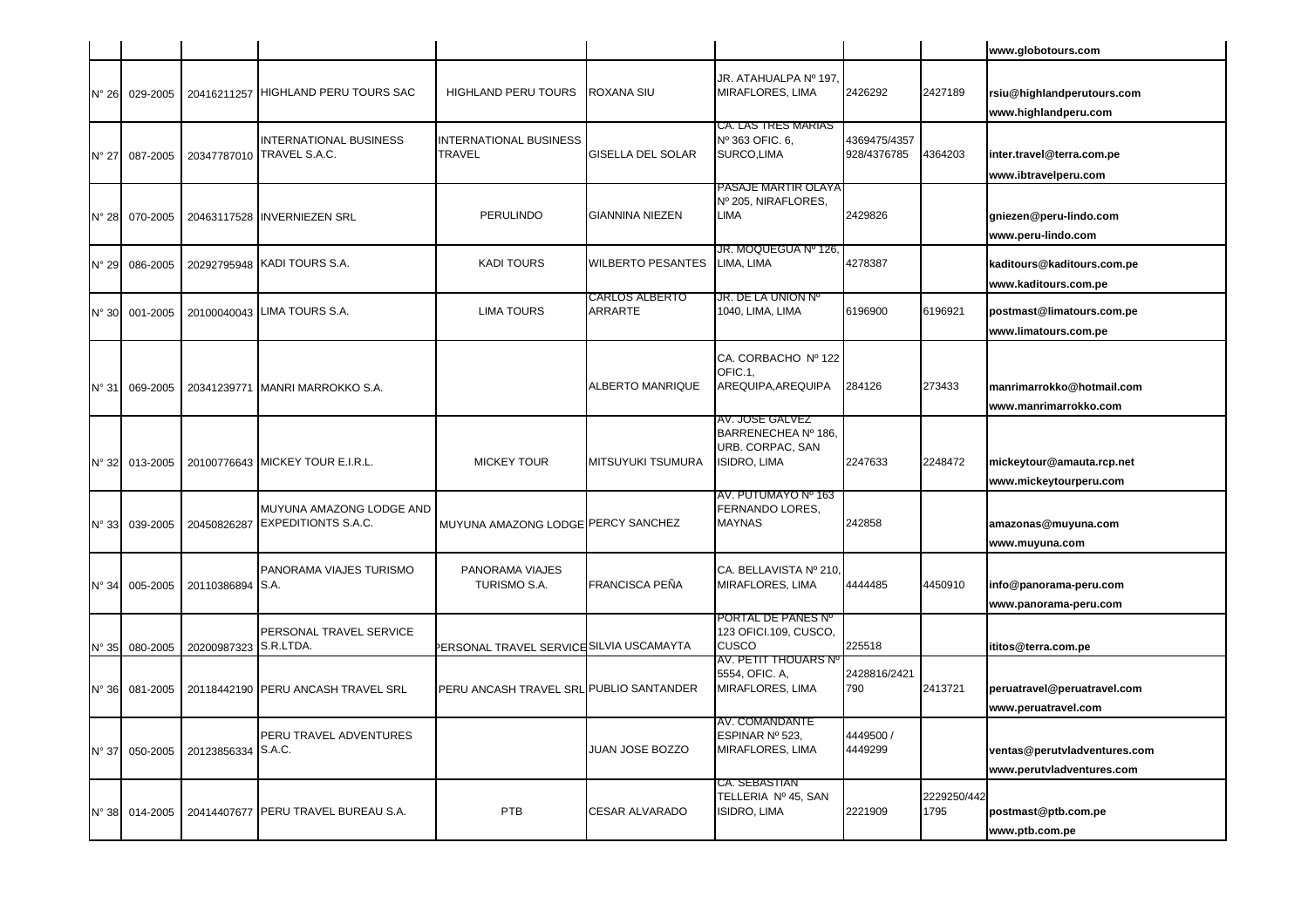|                | N° 39 003-2005          |             | 20502694694 PERUVIAN VACATIONS SAC                   | PERUVIAN VAATIONS SAC EDWARD ROJAS   |                                         | AV. LARCO Nº 1175,<br>MIRAFLORES, LIMA                               | 24161657<br>2418638 /<br>4459252 | 4613844 | sales@peruvianvacations.com<br>www.peruvianvacations.com              |
|----------------|-------------------------|-------------|------------------------------------------------------|--------------------------------------|-----------------------------------------|----------------------------------------------------------------------|----------------------------------|---------|-----------------------------------------------------------------------|
|                | N° 40 081-2005          | 20278063764 | Q'ENTE S.A.C.                                        | Q'ENTE                               | JOAQUIN JORDAN                          | <b>CA. GARCILAZON Nº</b><br>210 OFIC.B, CUSCO,<br>CUSCO              | 222553                           | 233722  | gente@terra.com.pe<br>www.qente.com                                   |
| N° 41          | 008-2005                | 20253859009 | <b>QUIMBAYA TOURS SAC</b>                            | <b>QUIMBAYA TOURS</b>                | <b>RAUL SANCHEZ</b>                     | CA. GENERAL<br>BORGOÑO Nº 274.<br>MIRAFLORES, LIMA                   | 2426201                          | 2426197 | peru@quimbaya-tours.com                                               |
| N° 42          | 052-2005                | 20137551161 | REPRESENTACIONES DEL<br>CENTRO S.A.                  | <b>DARGUI TOURS</b>                  | <b>OSCAR GUIDO</b>                      | AV. CONQUISTADORES<br>Nº 1020 OFIC. 203, SAN<br><b>ISIDRO, LIMA</b>  | 2213916                          |         | receptivo@darguitours.com<br>www.darguitours.com                      |
|                | Nº 43 006-2005          | 20100232970 | SERVICIOS AEREOS AQP S.A.                            | AQP SERVICIO INTEGRAL<br>DE VIAJES   | <b>LUIS ALLVARO</b><br><b>BENAVIDES</b> | CA. LOS CASTAÑOS Nº<br>347, SAN ISIDRO, LIMA                         | 2223312                          | 2225910 | aqplima@saaqp.com.pe<br>www.saaqp.com.pe                              |
| $N^{\circ}$ 44 | 022-2005                | 20100939887 | <b>SERVICIOS TURISTICOS</b><br><b>GENERALES S.A.</b> | SETOURS S.A.                         | <b>HEDDY OLGA</b><br><b>ESPINOZA</b>    | ESPINAR Nº 229,<br>MIRAFLORES, LIMA                                  | 4471190/4469<br>229              | 4467129 | setours@setours.com                                                   |
| N° 45          | 040-2005                |             | 20507384006 SIHAI & TIAN MA SAC                      | SIHAI & TIAN MA SAC                  | WANG LAM LI QUN                         | <b>JR. BOLOGNESI Nº 191</b><br><b>OFIC, 902.</b><br>MIRAFLORES, LIMA | 4456005/2415<br>870              | 4456415 | www.setours.com<br>tianma28@hotmail.com<br>www.perutravel.com         |
| $N^{\circ}$ 46 | 021-2005                |             | 20100104114 SOLMARTOUR SA.                           | <b>SOLMARTOUR</b>                    | <b>DORIS MARCOVICH</b>                  | AV. GRAU Nº 300,<br>MIRAFLORES, LIMA                                 | 4441313                          | 4443060 | postmaster@solmar.com.pe<br>www.solmar.com.pe                         |
| $N^{\circ}$ 47 | 027-2005                | 20509439258 | SOUTH AMERICAN DESTINATION<br><b>SAC</b>             | SOUTH AMERICAN<br><b>DESTINATION</b> | <b>LETICIA GONZALES</b>                 | AV. LARCO Nº 345<br>OFIC.1106,<br>MIRAFLORES, LIMA                   | 2428870                          | 2411594 | south.american.dest@speedy.com.pe<br>www.southamericandestination.net |
|                | N° 48 051-2005          | 20204921807 | SOUTH AMERICAN TOURS DEL<br>PERU S.A.                | <b>SAT PERU</b>                      | <b>MILAGROS ALVA</b>                    | AV. MIGUEL DASSO Nº<br>117 OFIC. 14, SAN<br><b>ISIDRO, LIMA</b>      | 4229493                          | 4408149 | info@satperu.com.pe<br>www.southamericantours.com                     |
|                | N° 49 024-2005          |             | 20100987423 TIKA TOURS S.R.L.                        | <b>TIKA TOURS S.R.L.</b>             | <b>MARIA ESTHER</b><br><b>SUAREZ</b>    | CA. MARTIR OLAYA Nº<br>201 OFIC. 401<br>MIRAFLORES, LIMA             | 4467165/4473<br>196              | 4464855 | tikatours@tikagroup.com.pe<br>www.tikagroup.com.pe                    |
| $N^{\circ}$ 50 | 054-2005                |             | 20476122172 TOURSCLUB SAC                            | <b>TOURSCLUBSAC</b>                  | <b>MARIA AMPARO</b><br><b>CERVANTES</b> | JR. BERLIN Nº 260,<br>MIRAFLORES, LIMA                               | 2426255                          |         | toursclub@infonegocio.net.pe<br>www.toursclubtravel.com               |
|                | $N^{\circ} 51$ 002-2005 |             | 20101870872 TRAFICO S.A.                             | <b>TRAFICO ON LINE PERU</b>          | <b>ERNESTO ARRARTE</b>                  | AV. JOSE PARDO Nº<br>620 OFIC. 506,<br>MIRAFLORES, LIMA              | 4471682/<br>4471676              | 4471673 | online@traficoperu.com<br>www.traficoperu.com                         |
|                | N° 52 034-2005          |             | 20391986496 TRAVEL CORP S.A.                         | <b>BTI PERU - TRAVELCORP</b>         | <b>RICARDO HIPOLITO</b><br>LARRABURE    | AV. BENAVIDES Nº<br>1850, MIRAFLORES,<br>LIMA                        | 6170700                          | 2413311 | travelcorp@travelcorp.com.pe<br>www.travelcorp.com.pe                 |